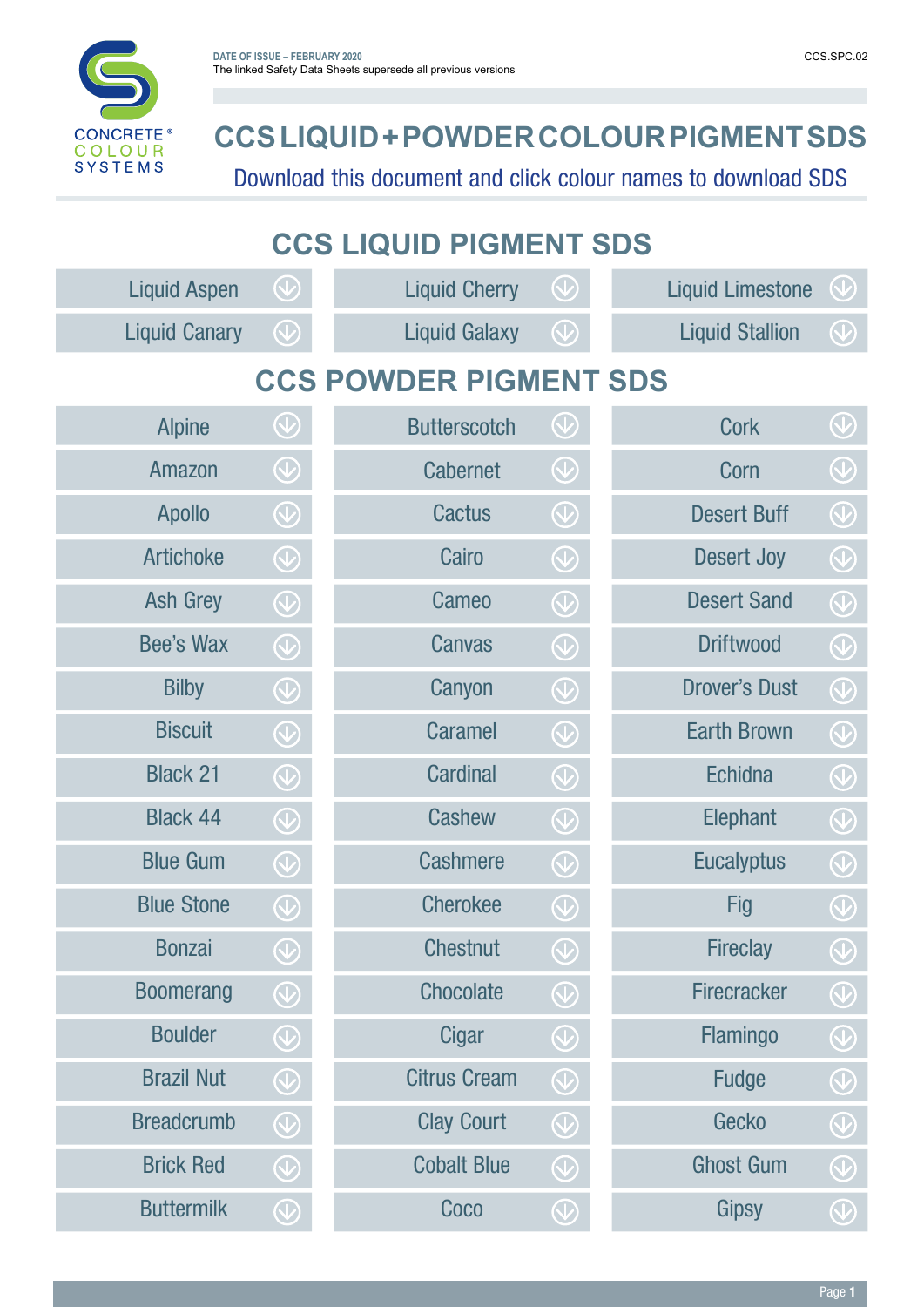## **CCS POWDER PIGMENT SDS**

| <b>Pine Nut</b>       | $\left(\bigvee\right)$                                                             |
|-----------------------|------------------------------------------------------------------------------------|
| <b>Pistachio</b>      | $\bigcircled{\setminus}$                                                           |
| <b>Pollen</b>         | $\bigcirc \!\!\! \! \! \bigcirc \!\!\! \! \bigcirc$                                |
| Pompei Ash            | $\bigcirc \hspace{-1.5mm} \bigcirc$                                                |
| <b>Porcelain</b>      | $\bigcirc$                                                                         |
| <b>Pottery</b>        | $\bigcirc \!\!\! \! \! \bigcirc$                                                   |
| <b>Prairie</b>        | $\bigcirc$                                                                         |
| <b>Pumice</b>         | $\bigcirc$                                                                         |
| <b>Putty</b>          | $\bigcirc$                                                                         |
| <b>Raffia Beige</b>   | $\bigcirc \hspace{-0.5ex}\leftarrow \hspace{-0.5ex}$                               |
| <b>Rattan</b>         | $\bigcirc$                                                                         |
| <b>Redwood</b>        | $\bigcirc$                                                                         |
| <b>Rhino</b>          | $\bigcirc$                                                                         |
| <b>Roman Clay</b>     | $\bigcirc$                                                                         |
| <b>Ruby</b>           | $\bigcirc$                                                                         |
| <b>Rust</b>           | $\left(\bigvee\right)$                                                             |
| <b>Saddle</b>         | $\left(\bigvee\right)$                                                             |
| <b>Safari</b>         | $\left\langle \mathbf{\mathbf{\mathbf{\mathbf{\mathbf{\mathbf{V}}}}}\right\rangle$ |
| <b>Saffron</b>        | $\bigcirc$                                                                         |
| <b>Sahara</b>         | $\bigcirc \!\!\! \! \bigcirc \!\!\! \bigcirc$                                      |
| <b>Salmon</b>         | $\left(\bigvee\right)$                                                             |
| Sandplain             | $\bigcirc$                                                                         |
| <b>Savannah</b>       | $\bigcirc \hspace{-0.5ex}\leftarrow \hspace{-0.5ex}$                               |
| <b>Scorched Earth</b> | $\left(\bigvee\right)$                                                             |
| <b>Shark Skin</b>     | $\left(\bigvee\right)$                                                             |
| <b>Smokey Blue</b>    | $\bigcirc \hspace{-0.5ex}\leftarrow$                                               |

| <b>Mangrove</b>      | $\overline{\mathbb{Q}}$                |
|----------------------|----------------------------------------|
| <b>Marigold</b>      | $\bigcirc$                             |
| <b>Mochaccino</b>    | $\bigcirc$                             |
| <b>Moonlight</b>     | $\bigcirc$                             |
| <b>Morocco</b>       | $\widehat{\mathbb{Q}}$                 |
| <b>Morpheus</b>      | $\bigcirc$                             |
| <b>Moss Green</b>    | $\bigcirc$                             |
| <b>Mud Pack</b>      | $\bigcirc$                             |
| <b>Mulberry</b>      | $\overline{\mathbb{Q}}$                |
| <b>Mystery</b>       | $\bigcirc$                             |
| <b>Nougat</b>        | $\bigcirc$                             |
| <b>Obsidian</b>      | $\bigcirc$                             |
| <b>Ochre</b>         | $\bigcirc$                             |
| <b>Old Gold</b>      | $\bigcirc$                             |
| Onyx 21              | $\bigcirc$                             |
| Onyx 44              | $\bigcirc$                             |
| <b>Orange Nectar</b> | $\overline{\mathbb{Q}}$                |
| <b>Outback</b>       | $\overline{\mathbb{Q}}$                |
| <b>Oyster</b>        | $\left\langle \mathbb{V}\right\rangle$ |
| <b>Pancake</b>       | $\bigcirc$                             |
| Paperbark            | $\bigcirc$                             |
| <b>Parchment</b>     | $\bigcirc$                             |
| <b>Parmesan</b>      | $\bigcirc$                             |
| <b>Pearl Shell</b>   | $\bigcirc$                             |
| <b>Pebble</b>        | $\rm{C}$                               |
| <b>Pewter</b>        | $\langle \downarrow$                   |
|                      |                                        |

| <b>Golden Bronze</b> | $\left(\bigvee\right)$                               |
|----------------------|------------------------------------------------------|
| <b>Gothic Blue</b>   | $\bigcirc \hspace{-0.5ex}\leftarrow \hspace{-0.5ex}$ |
| <b>Gothic Charm</b>  | $\bigcirc$                                           |
| Grape                | $\bigcirc$                                           |
| Grasshopper          | $\bigcirc$                                           |
| <b>Heritage Red</b>  | $\bigcirc$                                           |
| Honeycomb            | $\bigcirc \hspace{-0.5ex}\leftarrow \hspace{-0.5ex}$ |
| Iguana               | $\bigcirc$                                           |
| <b>Jarrah</b>        | $\bigcirc$                                           |
| Jazz                 | $\bigcirc$                                           |
| Jungle               | $\bigcirc$                                           |
| Jurrasic             | $\bigcirc$                                           |
| <b>Kakadu</b>        | $\bigcirc$                                           |
| <b>Kalahari</b>      | $\bigcirc$                                           |
| Kalgoorlie           | $\bigcirc$                                           |
| Kelp                 | $\left(\bigvee\right)$                               |
| Kingfisher           | $\left(\bigvee\right)$                               |
| Lavender             | $\left\langle \mathcal{V}\right\rangle$              |
| <b>Lemon Cream</b>   | $\left(\bigvee\right)$                               |
| <b>Lemon Grass</b>   | $\bigcirc$                                           |
| Licorice             | $\left(\bigvee\right)$                               |
| <b>Light Peach</b>   | $\left(\bigvee\right)$                               |
| Limestone            | $\bigcirc$                                           |
| <b>Lizard Skin</b>   | $\left(\bigvee\right)$                               |
| Lychee               | $\left(\bigvee\right)$                               |
| <b>Macadamia</b>     | $\bigcirc$                                           |
|                      |                                                      |